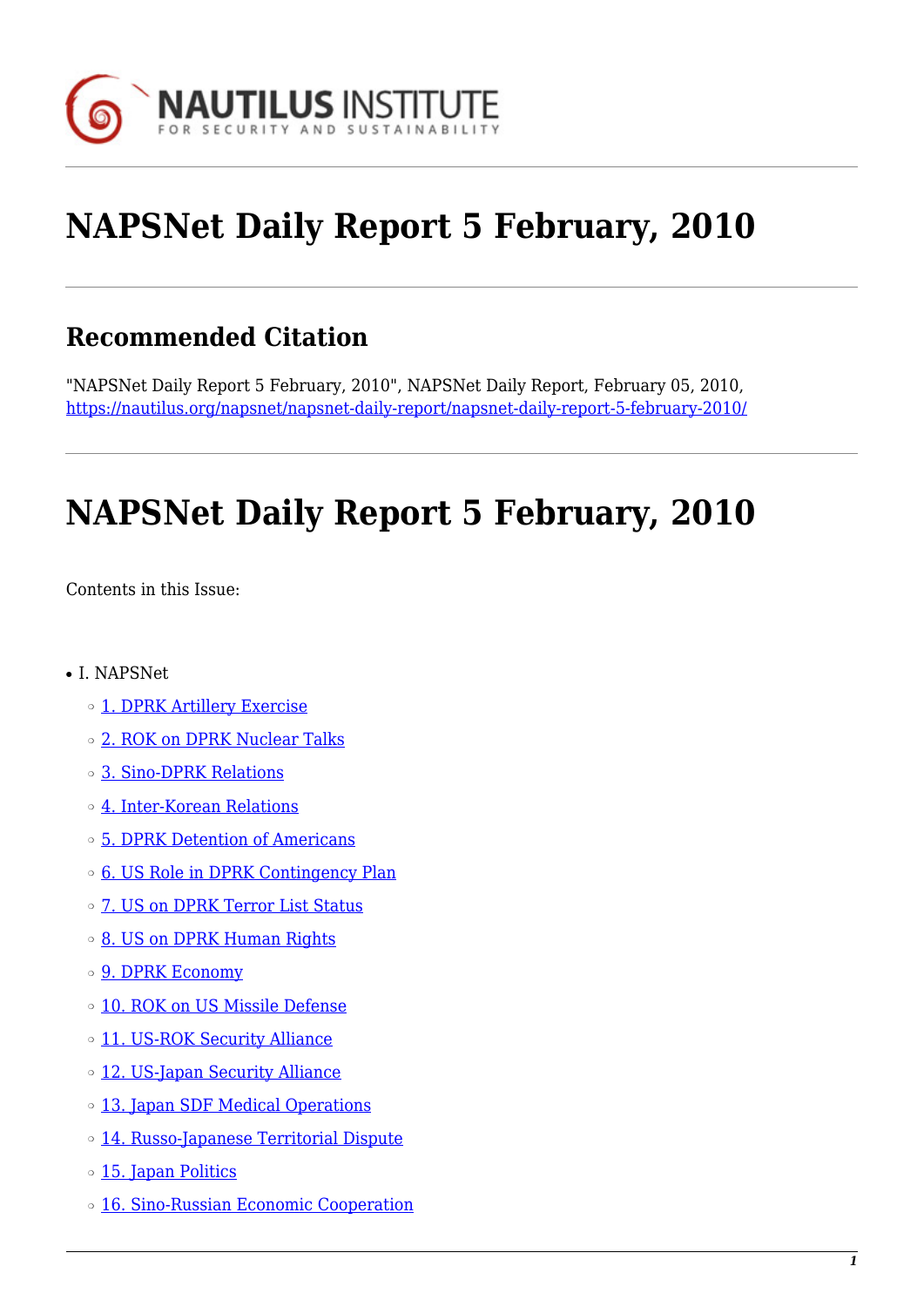o [17. Sino-US Relations](#page-6-0)

- ❍ [18. PRC Ethnic Unrest](#page-6-1)
- o [19. PRC Urban-Rural Disparity](#page-6-2)
- o [20. Mongolia Energy Supply](#page-7-0)
- II. PRC Report
	- ❍ [21. Taiwan Energy](#page-7-1)
	- ❍ [22. PRC Social Welfare](#page-7-2)
	- o [23. PRC Civil Society and Cross Strait Relations](#page-7-3)

[Preceding NAPSNet Report](https://nautilus.org/mailing-lists/napsnet/dr/2010-2/napsnet-daily-report-4-february-2010/)

MARKTWO

### **I. NAPSNet**

# <span id="page-1-0"></span>**1. DPRK Artillery Exercise**

Yonhap News ("N. KOREA DESIGNATES 'NAVAL FIRING ZONES' ALONG SEA BORDER WITH S. KOREA", Seoul, 2010/02/04) reported that DPRK has raised the possibility of a further show of force in the East and Yellow seas by temporarily designating five regions along the eastern and western maritime borders with ROK as "naval firing zones," a government source said Thursday. The source said the DPRK unilaterally designated four areas in the Yellow Sea and one in the East Sea earlier in the day. He added that the areas overlap firing zones set by the DPRK from last Sunday through Tuesday.

<span id="page-1-1"></span>[\(return to top\)](#page-0-0) 

# **2. ROK on DPRK Nuclear Talks**

Xinhua News Agency ("S KOREAN FM: INTER-KOREAN SUMMIT TO BE DISCUSSED WITH SIX-PARTY TALKS NATIONS", 2010/02/03) reported that the ROK's top diplomat said Wednesday the foreign ministry in Seoul is discussing a possible summit between the ROK and the DPRK with nations involved in multilateral talks over the DPRK's denuclearization, local media reported. "The Ministry of Foreign Affairs and Trade is discussing a summit with the six-party talks nations, as it's important to fine- tune opinions among countries concerned," foreign minister Yu Myung-hwan told a local news channel YTN. "The government's position is that we can hold a summit anytime if it is to be based on certain principles and help resolve nuclear issues of the DPRK," Yu added.

Yonhap News ("NEGOTIATING PARTNERS HOLD N. KOREA'S 'OXYGEN MASK': S. KOREAN DIPLOMAT", Seoul, 2010/02/04) reported that ROK and other members of the stalled international talks on denuclearizing DPRK hold "the oxygen mask" for the communist state and will press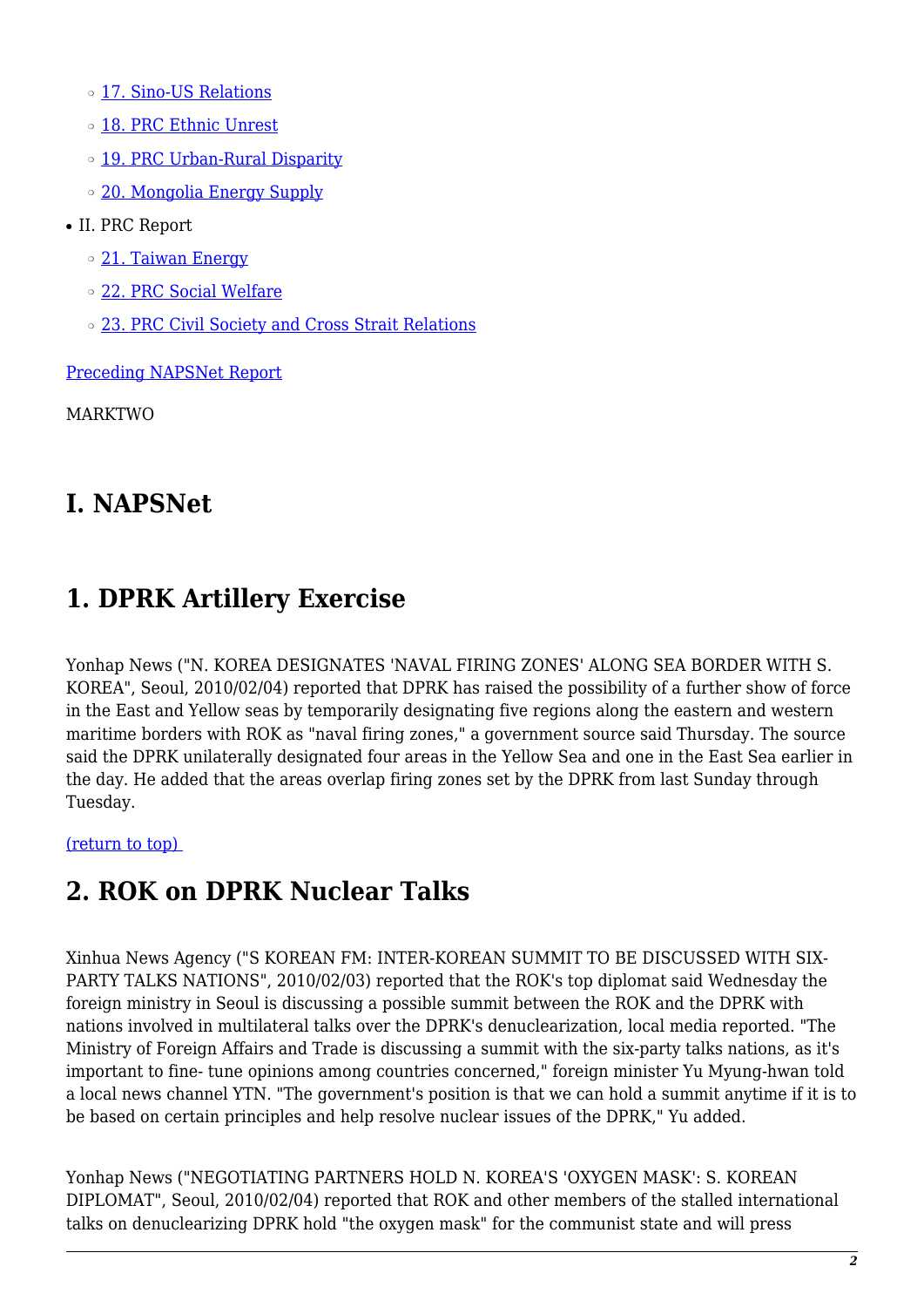Pyongyang until it disarms or faces collapse, a top diplomat here said Thursday. "The five parties hold the oxygen mask for DPRK," Vice Foreign Minister Chun Yung-woo said in a speech at a forum in Seoul, referring to his country, the U.S., PRC, Japan and Russia.

<span id="page-2-0"></span>[\(return to top\)](#page-0-0) 

### **3. Sino-DPRK Relations**

Yonhap ("CHINESE OFFICIAL TO VISIT N. KOREA ON MISSION TO RESUME NUCLEAR TALKS ", Seoul, 2010/02/05) reported that wang Jiarui, the head of the Chinese Communist Party's international department, is expected to visit Pyongyang and meet with DPRK Korean leader Kim Jong-il next week, sources in Beijing said Friday. "Wang's trip to Pyongyang can be seen as part of a regular exchange of visits for New Year's greetings, but it may bring significant changes to the sixparty talks," a source said. Wang may also speak with Kim about the possibility of the DPRK leader visiting China.

#### <span id="page-2-1"></span>[\(return to top\)](#page-0-0)

### **4. Inter-Korean Relations**

Yonhap News (Byun Duk-kun, "SEOUL DENIES DIFFERENCES WITH U.S. OVER INTER-KOREAN SUMMIT", Seoul, 2010/02/04) reported that ROK rejected Thursday reports of a possible schism with the United States over the timing of a potential inter-Korean summit, saying that a senior U.S. diplomat made clear that Washington supports Seoul's efforts for any dialogue with Pyongyang. Speculation about differences between Seoul and Washington came after U.S. Assistant Secretary of State Kurt Campbell emphatically stressed Wednesday that DPRK's return to the stalled international nuclear talks is the "essential next step." His remark was seen by some as suggesting that Washington might be opposed to an inter-Korean summit before six-nation nuclear talks resume.

Yonhap News (Lee Chi-dong, "KOREAS SHOWED 'ALL CARDS' FOR SUMMIT AND BALL IS IN PYONGYANG'S COURT: OFFICIAL", Seoul, 2010/02/04) reported that both ROK and DPRK have put "all cards" on the table when it comes to conditions for another round of summit talks and it is now Pyongyang's turn to make a strategic decision, a senior ROK government official said Thursday. He said Seoul has lowered the bar to the minimum level and there is no way back in terms of prerequisites for the possible summit between President Lee Myung-bak and the DPRK's leader Kim Jong-il. "That is why we say the ball is in ROK's court," the official told Yonhap News Agency, requesting anonymity.

Korea Times ("4,000 BUDDHISTS TO VISIT NK IN MARCH", 2010/02/04) reported that a mid discussions over the possible resumption of cross-border trips to the DPRK's Mt. Geumgang, thousands of ROK Buddhists are expected to visit a temple located in the scenic park next month, an organizer of the planned trip said. Some 4,000 adherents of the Jogye Order, the largest Buddhist sect in ROK, will visit Singye Temple as part of a pilgrimage, Ven. Ja Seung, head of the order, said in a press meeting Wednesday after returning from Pyongyang. During the four-day trip to the DPRK he met with his monastic counterparts to finalize plans for the trip.

#### <span id="page-2-2"></span>[\(return to top\)](#page-0-0)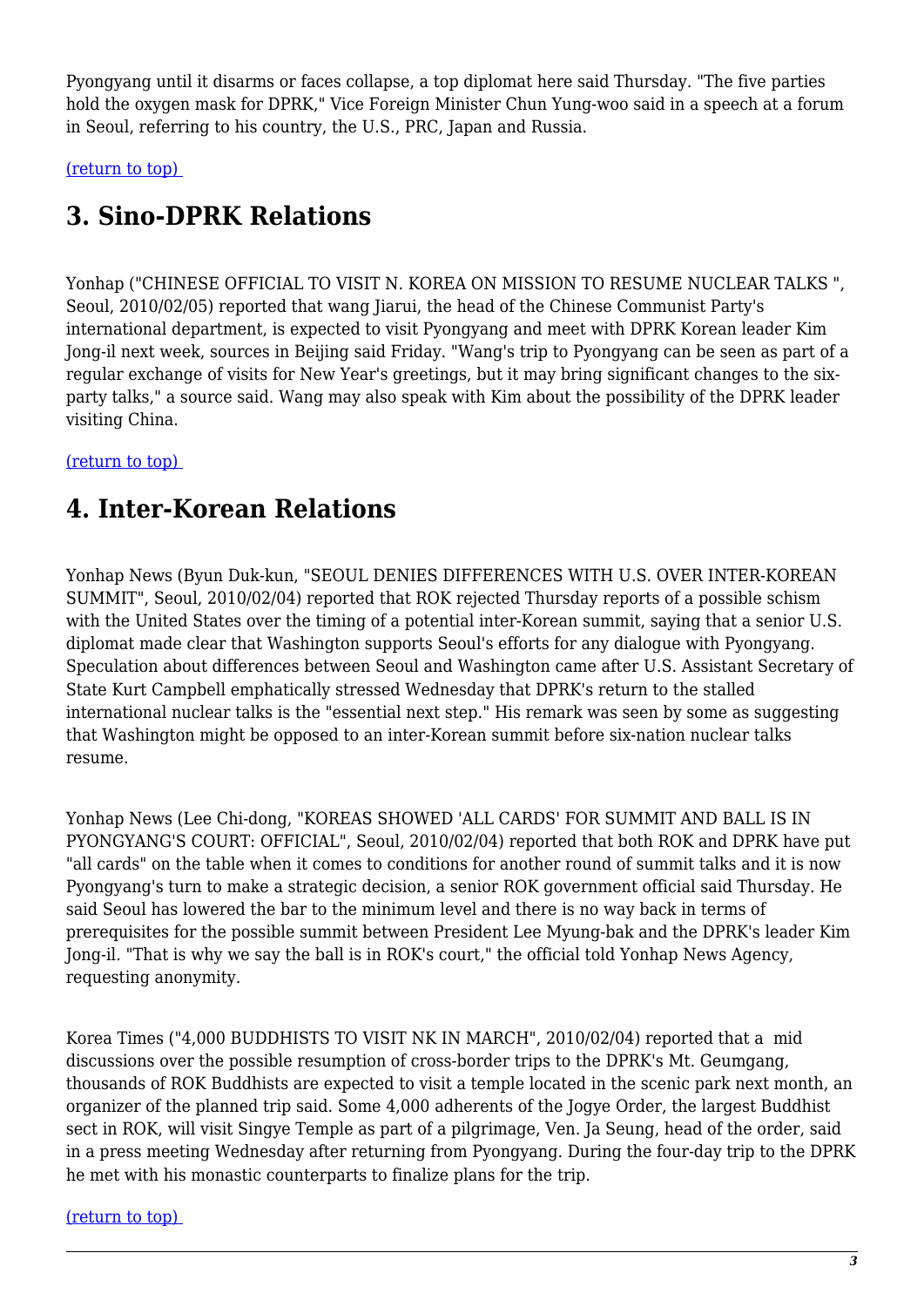### **5. DPRK Detention of Americans**

Associated Press (Jean H. Lee, "NKOREA SAYS IT WILL FREE DETAINED US MISSIONARY", Seoul, 2010/02/05) reported that US missionary Robert Park said he was ashamed of the "biased" view he once held of the DPRK, he Korean Central News Agency said Friday. The DPRK announced Friday that he would be released from custody after admitting to entering the country illegally and showing "sincere repentance" for the transgression. The government "decided to leniently forgive and release him, taking his admission and sincere repentance of his wrong doings into consideration," Korean Central Agency said.

<span id="page-3-0"></span>[\(return to top\)](#page-0-0) 

# **6. US Role in DPRK Contingency Plan**

Yonhap News (Hwang Doo-hyong, "EXTRA U.S. TROOPS NOT LIKELY TO ARRIVE IN TIME IN CASE OF N.K. CRISIS: GATES", Washington, 2010/02/04) reported that additional U.S. ground forces may not be able to arrive in ROK in time in case of an emergency situation in DPRK due to America's heavy commitment in Iraq and Afghanistan, Secretary of Defense Robert Gates said on Wednesday at a hearing of teh House Armed Services Committee. The United States, however, will be able to send extra ground troops to ROK in time after the completion of the proposed drawdown of U.S. troops in Iraq in 2011, Michael Mullen, chairman of the Joint Chiefs of Staff, said.

Yonhap News (Hwang Doo-hyong, "U.S. TO MOBILIZE MORE TROOPS IN CASE OF N. KOREAN CONTINGENCY: OFFICIAL", Washington, 2010/02/04) reported that the United States will mobilize additional forces to send to ROK in case of a DPRK regime collapse or other contingency, senior defense officials said Thursday. But the initial response would be naval and air forces, not ground troops, the officials told a hearing of the House Armed Services Committee.

#### <span id="page-3-1"></span>[\(return to top\)](#page-0-0)

### **7. US on DPRK Terror List Status**

Yonhap News ("U.S. TO CONTINUE MONITORING N. KOREA'S PROLIFERATION FOR POSSIBLE RELISTING: STATE DEPT.", 2010/02/04) reported that the United States Thursday expressed concerns about the DPRK's proliferation of weapons of mass destruction, warning of a possible relisting of it as a state sponsor of terrorism. "We will continue to look at the evidence surrounding North Korea's activities," State Department spokesman Philip Crowley said. "And if it eventually meets the criterion of the law, then we'll consider a different judgment."

<span id="page-3-2"></span>[\(return to top\)](#page-0-0) 

### **8. US on DPRK Human Rights**

Agence France-Presse ("US ENVOY SAYS HUMAN RIGHTS CRUCIAL IN TIES WITH N.KOREA", 2010/02/04) reported that the DPRK must respect human rights if it wants to improve relations with the United States and end its international isolation, a US envoy said. Robert King, special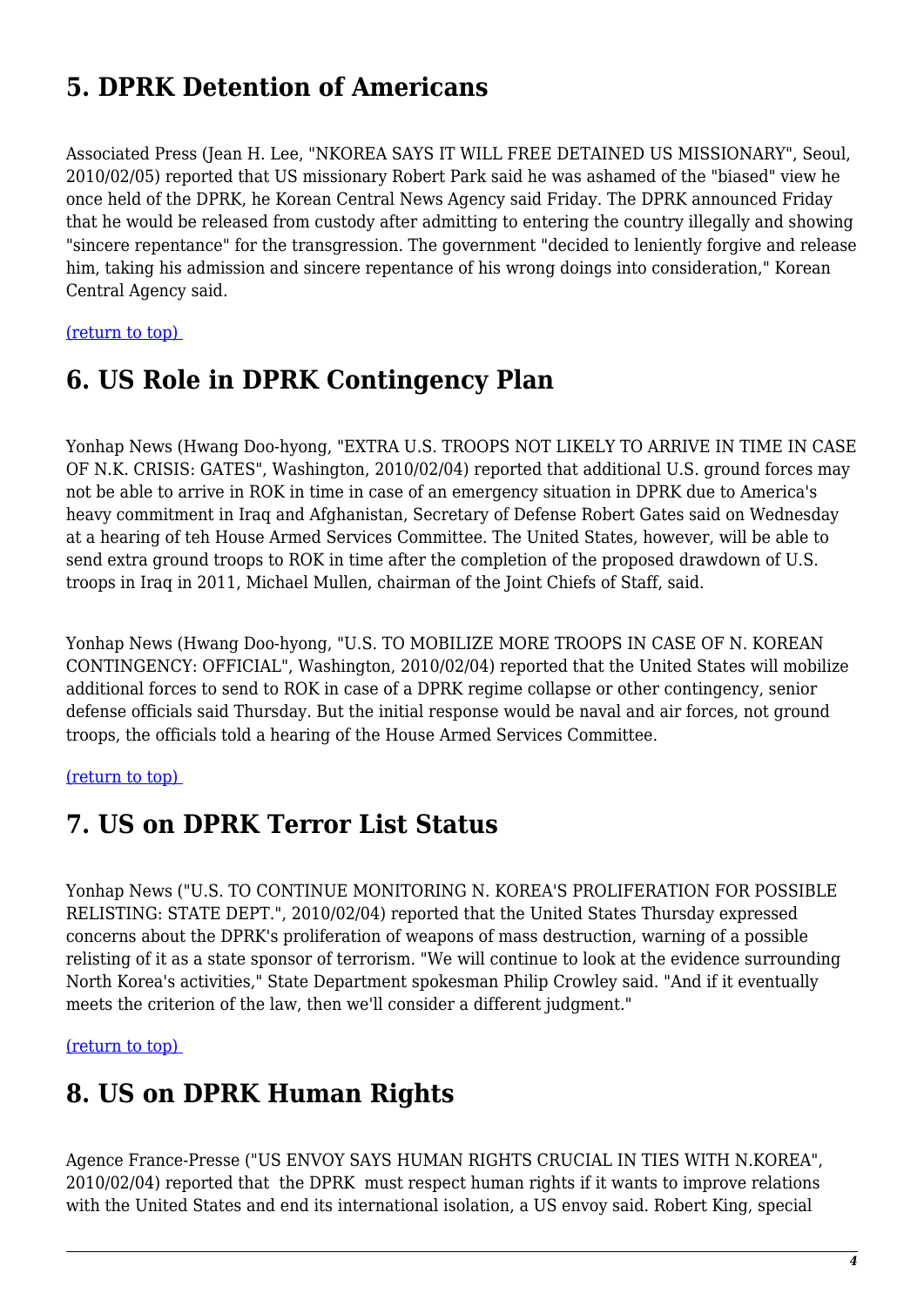envoy for DPRK human rights, said in a message to a Seoul seminar that the US government remains "deeply concerned" about the issue and the plight of DPRK refugees. "Respect for human rights by the DPRK will have significant impact on the prospect of closer ties with the US and will be necessary for North Korea to fully participate in the international community," King said.

<span id="page-4-0"></span>[\(return to top\)](#page-0-0) 

# **9. DPRK Economy**

Kyodo News ("N. KOREA EASES CONTROL OVER TRADERS, USE OF FOREIGN CURRENCIES", Beijing, 2010/02/04) reported that DPRK has eased control over market trading and use of foreign currencies in an apparent reversal of a tighter economy- control policy adopted in line with currency reform last November, diplomatic sources said Thursday. Relaxing control over the economy is aimed at curbing the sharp increase in prices and social unrest that followed redenomination of the country's currency, the won, the sources said. Pyongyang has said the redenomination was designed to curb inflation, while DPRK watchers said the move was aimed at strengthening state control over market activities and the overall economy.

#### <span id="page-4-1"></span>[\(return to top\)](#page-0-0)

### **10. ROK on US Missile Defense**

Chosun Ilbo ("SEOUL DENIES PLAN TO JOIN U.S. MISSILE DEFENSE SCHEME", 2010/02/04) reported that the US Defense Department claims the ROK is interested in participating in a US-led ballistic missile defense system, but Seoul officials deny that any concrete commitment has been made. In a report, the department said Seoul "is also an important U.S. BMD partner" and "has indicated interest in acquiring a missile defense capability that includes land- and sea-based systems, early warning radars, and a command and control system." But ROK military authorities dismissed the claims, saying the report does not represent an official expression of the US government views. They say there has been no formal request through diplomatic channels, nor has Seoul expressed such an interest.

#### <span id="page-4-2"></span>[\(return to top\)](#page-0-0)

### **11. US-ROK Security Alliance**

Korea Herald ("GNP HEAD URGES OPCON TRANSFER REVIEW", 2010/02/04) reported that Grand National Party leader Chung Mong?joon said there may be room to renegotiate the scheduled transfer of wartime operational control to Seoul from Washington. "A review would not be easy considering (the transfer) was a country?to?country pledge, but it may be possible even under the current agreement as there is a clause for assessing the transfer," Chung said in an executive meeting with fellow GNP lawmakers.

#### <span id="page-4-3"></span>[\(return to top\)](#page-0-0)

### **12. US-Japan Security Alliance**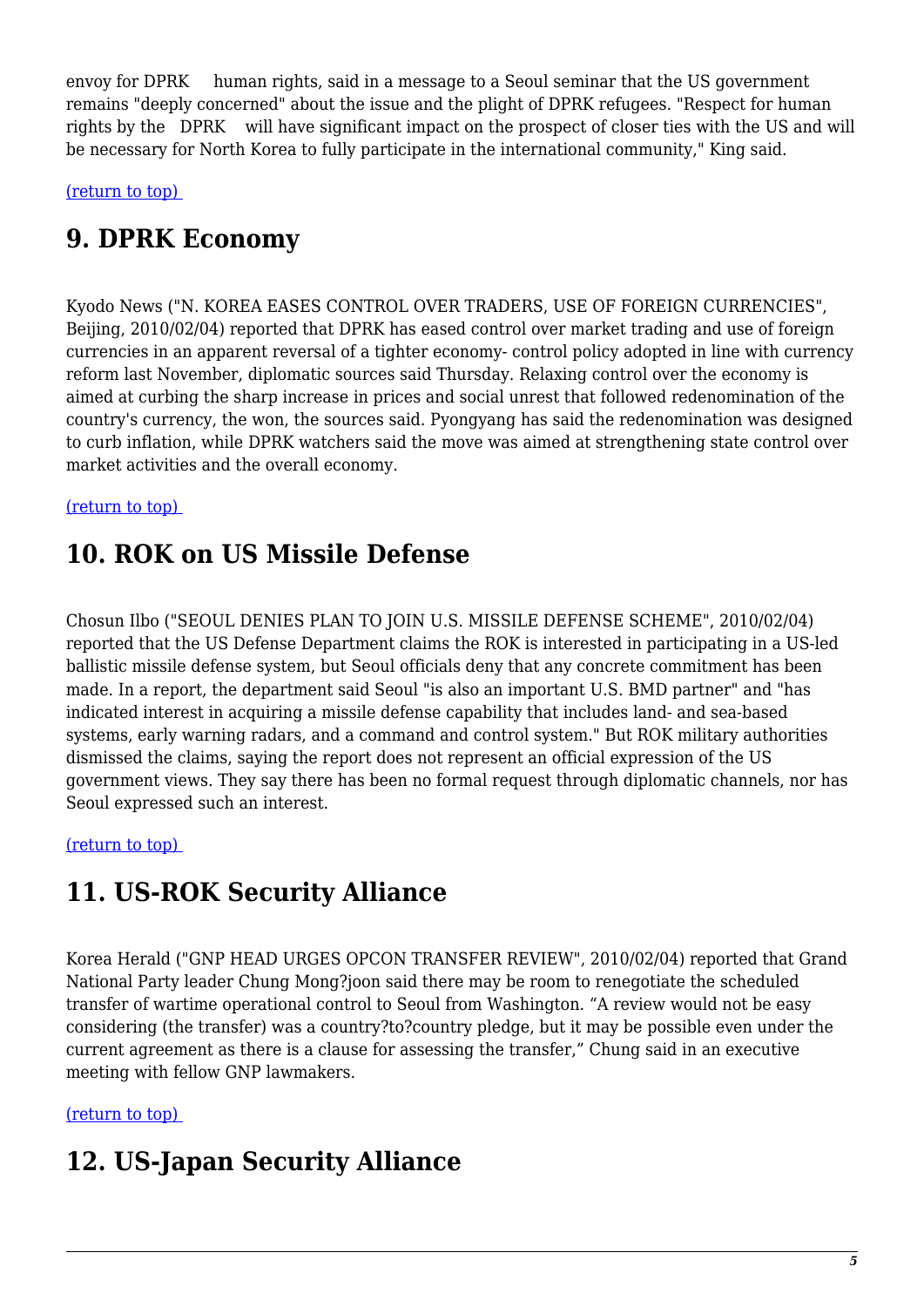Yomiuri Shimbun ("DETERRENCE PART OF FUTENMA ISSUE", 2010/02/04) reported that relocating Futenma accomplishes the goal of reducing the burden on a local government of hosting bases and is supposed to be on par with maintaining deterrence from foreign threats. The biggest deterrent that Japan can present is to show its ties with the United States are close and firm. Without such ties, it is impossible to deter threats from the DPRK and PRC. Few ways are left to remove the burden imposed by the Futenma base as soon as possible while filling the gap between Japan and the US.

#### <span id="page-5-0"></span>[\(return to top\)](#page-0-0)

### **13. Japan SDF Medical Operations**

Kyodo News ("JAPAN TO SEND SDF BOAT FOR U.S. NAVAL MEDICAL AID MISSION IN ASIA", 2010/02/04) reported that Japan will send a Self-Defense Force ship to Vietnam and Cambodia from May to July to take part in the U.S. Navy's annual medical aid mission aimed at enhancing Asia-Pacific countries' capabilities on disaster relief, Defense Minister Toshimi Kitazawa said. The move is the first step under Prime Minister Yukio Hatoyama's so-called "fraternity boat" initiative, announced last November, to deploy an SDF vessel that would carry civilians and nongovernmental members as well for extending medical support and carrying out cultural exchanges.

#### <span id="page-5-1"></span>[\(return to top\)](#page-0-0)

### **14. Russo-Japanese Territorial Dispute**

Mainichi Shimbun ("FIRED ON JAPANESE FISHING VESSELS MAY HAVE INTENTIONALLY TRESPASSED INTO RUSSIAN WATERS", Rausu, 2010/02/04) reported that two fishing vessels that were fired upon by a Russian border patrol last month may have intentionally trespassed into Russian waters, a Japan Coast Guard investigation has found. Investigators have found that the vessel monitoring systems (VMS) on both trawlers, which monitor a ship's position and relays it to a station back on land, were disabled for at least four hours. Investigators believe that the crews may have turned them off on purpose. "It's too artificial. There's a chance they could be habitually turning it off and operating outside the permitted areas," says an investigation insider.

<span id="page-5-2"></span>[\(return to top\)](#page-0-0) 

### **15. Japan Politics**

Kyodo News ("OZAWA NOT CHARGED, LAWMAKER ISHIKAWA INDICTED OVER FUND MISREPORT", Tokyo, 2010/02/04) Prosecutors dropped a case against Democratic Party of Japan Secretary General Ichiro Ozawa over the alleged false reporting of his political funds Thursday, while indicting DPJ lawmaker Tomohiro Ishikawa for misreporting the funds when he served as Ozawa's secretary in 2004. But the office decided not to seek criminal charges against the ruling party kingpin after questioning him twice last month because ''there was not enough evidence to convict him at trial as a conspirator,'' he said. Ozawa told reporters that he regards the prosecutors' decision as being the result of a fair investigation and that he will stay in his current post.

#### <span id="page-5-3"></span>[\(return to top\)](#page-0-0)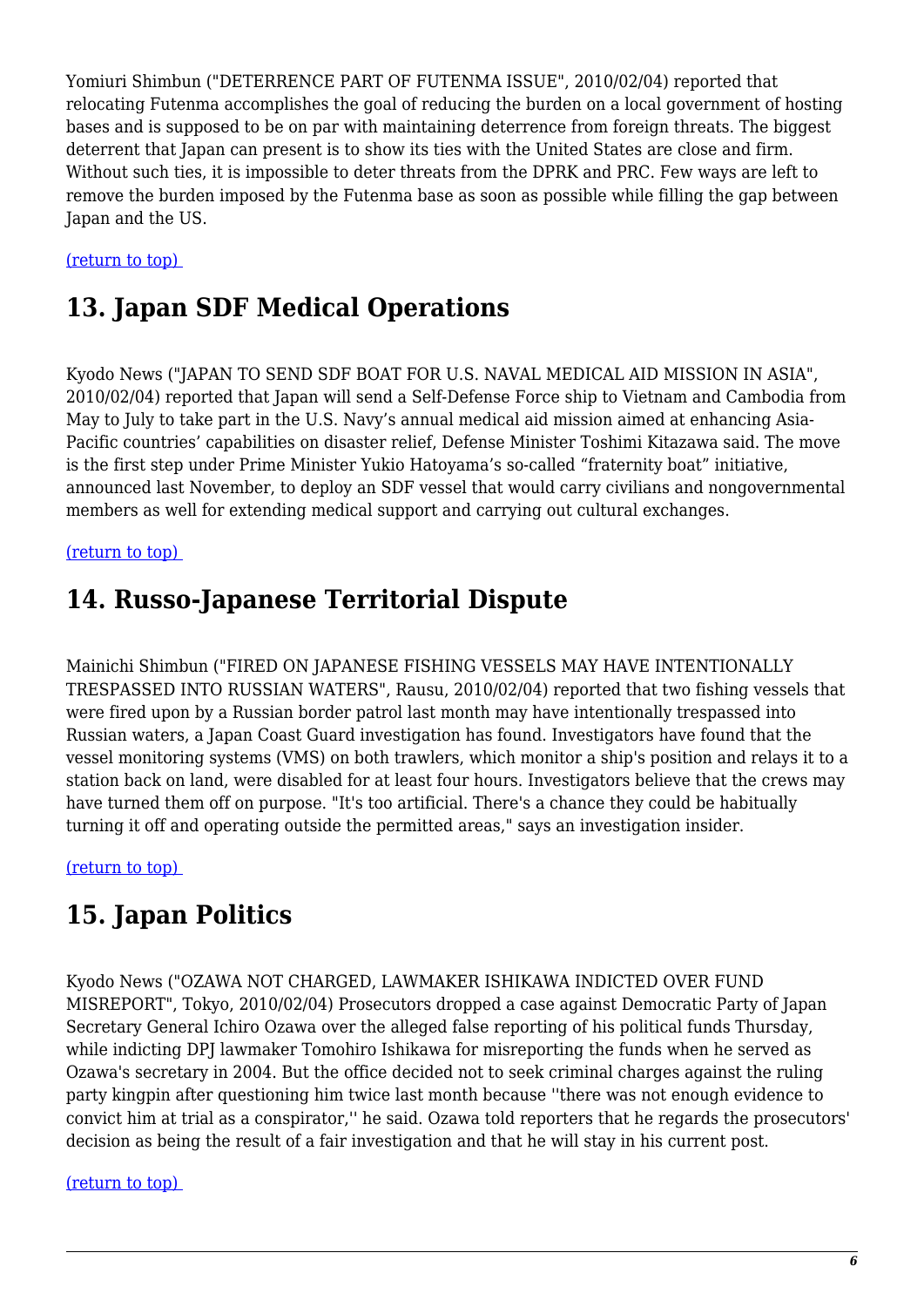## **16. Sino-Russian Economic Cooperation**

Xinhua News ("CHUBAIS: RUSSIA HOPES FOR HIGH-TECH CO-OP WITH CHINA", 2010/02/04) reported that Russia and the PRC have great cooperation potential in the high-tech sector, and enhanced cooperation will create new opportunities for both sides, the head of the Russian Nanotechnology Corp. said. Russia is closely following the PRC's achievements in the high-tech sector, particularly in nanotechnology, said Anatoly Chubais. Chubais hailed the PRC's big investment in innovation and expressed the hope that Russia and the PRC will reach consensus on cooperation projects.

<span id="page-6-0"></span>[\(return to top\)](#page-0-0) 

# **17. Sino-US Relations**

Agence France-Presse ("US OFFICIAL WARNS CHINA ON PUNISHING FIRMS", Washington, 2010/02/04) reported that a US official called Thursday on PRC not to punish companies over arms sales to Taiwan, and said it was too early to determine the extent of the rift between the two nations. David Shear, the State Department pointman on PRC, said the US government was consulting with companies which are being threatened with sanctions by Beijing for involvement in the 6.4 billiondollar arms package to Taiwan. "We would certainly regret any PRC effort to restrict American business practices," Shear, the deputy assistant secretary of state for East Asian affairs, told a hearing in Congress. But he noted that PRC had not yet acted on its threats.

<span id="page-6-1"></span>[\(return to top\)](#page-0-0) 

### **18. PRC Ethnic Unrest**

China Daily ("XINJIANG SET TO BEEF UP POLICE FORCES", Urumqi, 2010/02/04) reported that the government has approved a plan to recruit 5,000 special police officers in the Xinjiang Uygur autonomous region to help prevent unrests such as the devastating riot on July 5 last year. The new recruits will be civil servants under the Xinjiang regional public security bureau and their area of operations will cover the entire region. It will be the largest recruitment campaign of its kind in Xinjiang and all new recruits, said Zhu Changjie, director of the regional public security bureau. "We expect them to be on patrol independently at the end of March," Zhu said.

Agence France-Presse (said it will press on with a crackdown on separatism in the western region of Xinjiang in a battle that could last years, state media reported Friday., "CHINA SAYS TROUBLED XINJIANG FACES LONG CLAMPDOWN", Beijing, 2010/02/05) reported that the Xinhua news agency reported Friday that Jerla Isamudinhe, mayor of Urumqi , said the PRC will press on with a crackdown on separatism in Xinjiang. "Urumqi faces an arduous fight against separatism now and for years to come after last year's riots ," he was quoted as saying Thursday in a report to the city's municipal congress. "We should be vigilant and high-handed in our fight against terrorism, separatism, and extremism. We should stop all sabotage activities and attempts beforehand," he said.

<span id="page-6-2"></span>[\(return to top\)](#page-0-0)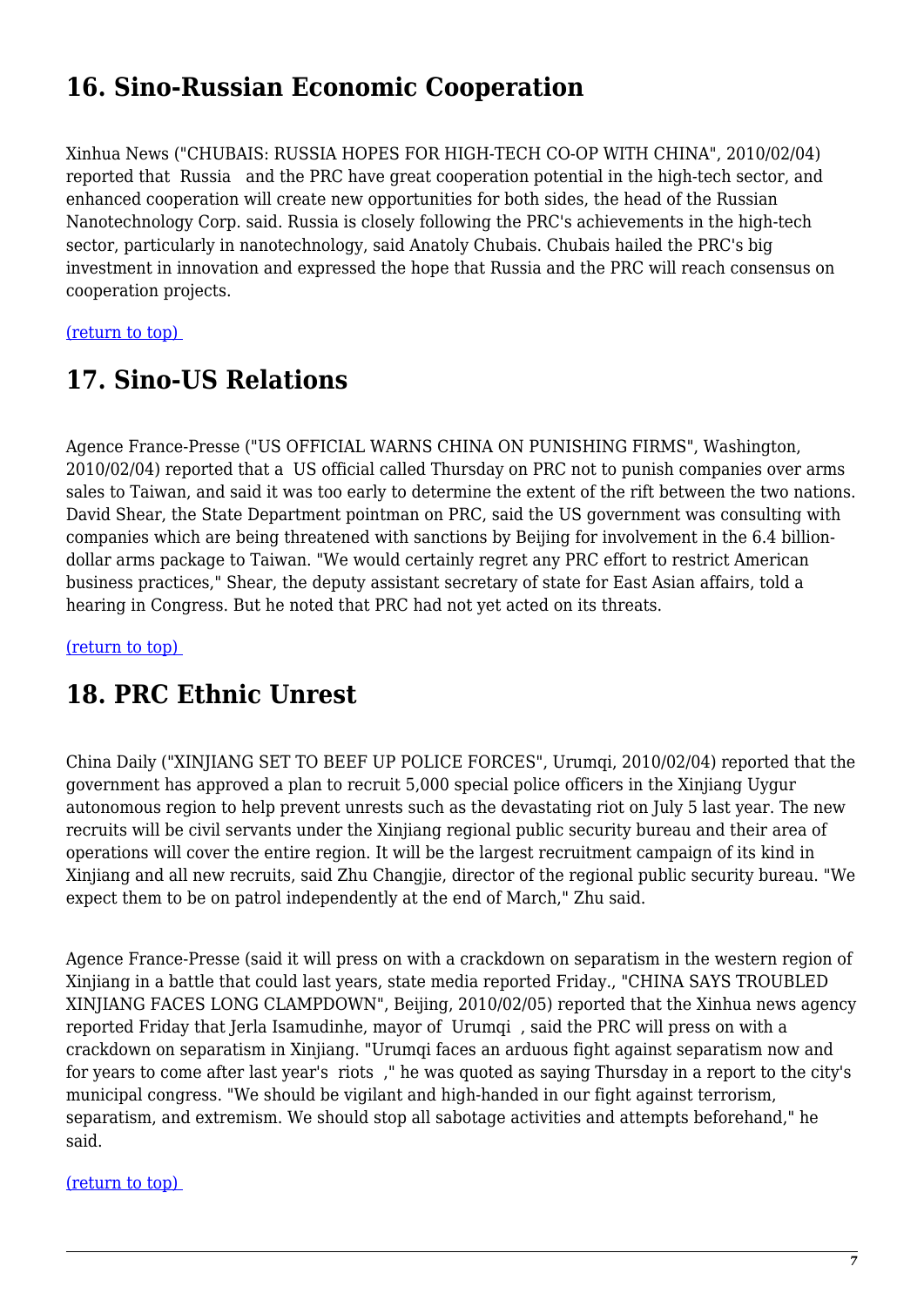# **19. PRC Urban-Rural Disparity**

The Wall Street Journal ("OECD: INEQUALITY IN CHINA LEVELING OFF", 2010/02/04) reported that the increase in inequality in PRC has leveled off in recent years and could be less severe than previously thought, the Organization for Economic Cooperation and Development says, suggesting that Beijing is starting to make progress in tackling one of its biggest social problems. The OECD, in its economic survey of the PRC published Tuesday, said more welfare spending in rural areas and increased migration to cities helped arrest a widening of the income gap. The Paris-based organization urged the PRC to lower what is still a fairly high level of inequality by further boosting social programs and eliminating discrimination against rural residents.

<span id="page-7-0"></span>[\(return to top\)](#page-0-0) 

### **20. Mongolia Energy Supply**

The Financial Times (William MacNamara, "MONGOLIA SIGNALS SHIFT ON COAL INVESTMENT", London, 2010/02/05) reported that Mongolia's government appears to be backing away from plans to auction a stake in a gigantic coal deposit near the PRC border in a move that could signal a shift away from its policy of inviting foreign investors to take stakes in local projects. A spokesman for the government in Ulan Bator told Reuters on Thursday that Mongolia's prime minister was leaning towards the option of having the Tavan Tolgoi deposit 100 per cent owned by Mongolia rather than selling a 49 per cent stake to foreign investors.

[\(return to top\)](#page-0-0) 

### **II. PRC Report**

### <span id="page-7-1"></span>**21. Taiwan Energy**

Xinhua Net ("GREEN ENERGY INDUSTRIAL OUTPUT VALUE TO BE OVER ONE TRILLION", 2010/02/05) reported that by 2015, green energy industrial output value in Taiwan will reach 1.15 trillion Taiwan dollars, which can promote civil investment of 200 billion Taiwan dollars and give employment chance to 110,000 people, said Wang Yunming, director of Taiwan energy institution yesterday.

<span id="page-7-2"></span>[\(return to top\)](#page-0-0) 

### **22. PRC Social Welfare**

<span id="page-7-3"></span>Beijing Youth Daily ("RETIREES OF PRIVATE ENTERPRISE AND SELF-EMPLOYED BUSINESS TO BE BRING INTO COMMUNITY MANAGEMENT", 2010/02/04) reported that retirees from private enterprise, self-employed business, and other non-public sectors of economy will be bring into community management in Beijing, according to director of Beijing Municipal Labor Service Center yesterday.